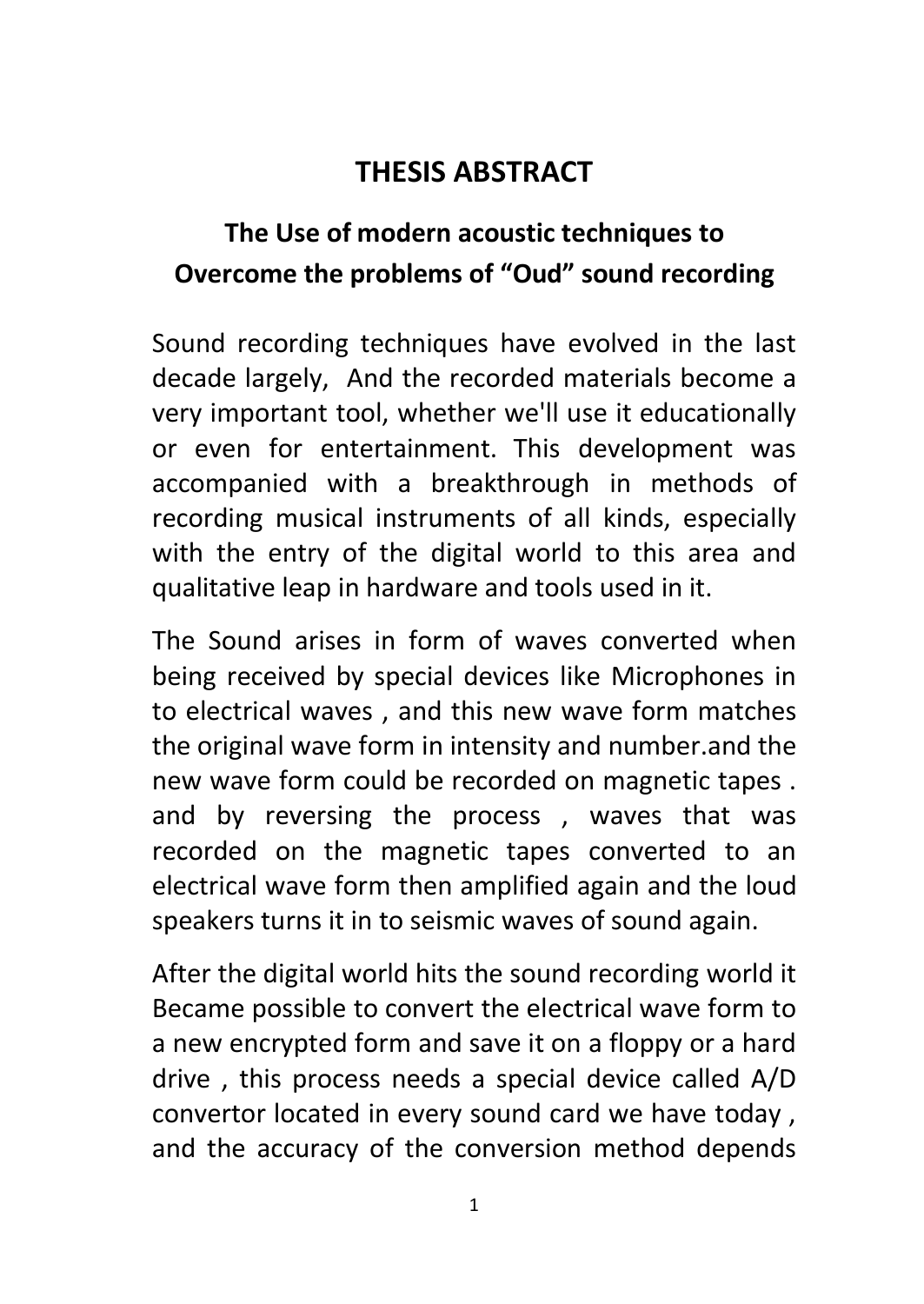on it. But in fact all these conversions cause some changes to the sound being recorded compared with the original.

Researcher has chosen this subject about using of modern acoustic techniques to overcome the problems of "Oud" sound recording, because of its importance in identifying the characteristics of the sound of this famous Oriental instrument and the best ways to gain access to a recorded sound closer to the origin,like many of the western instrument, which have methods to determine the types of devices and ways should be used when recording there sounds like classical guitar, violin and piano...

## **Research Objectives:**

 1 - The nature of the problems and characteristics of the sound of

the "OUD" in the studio.

 2 - The Reasons for the Quality instability When Recording "OUD"

Sound in the Studio.

 3 - Most modern audio technology that will help in solving the

 problems of Recording "OUD" Sound in the studio.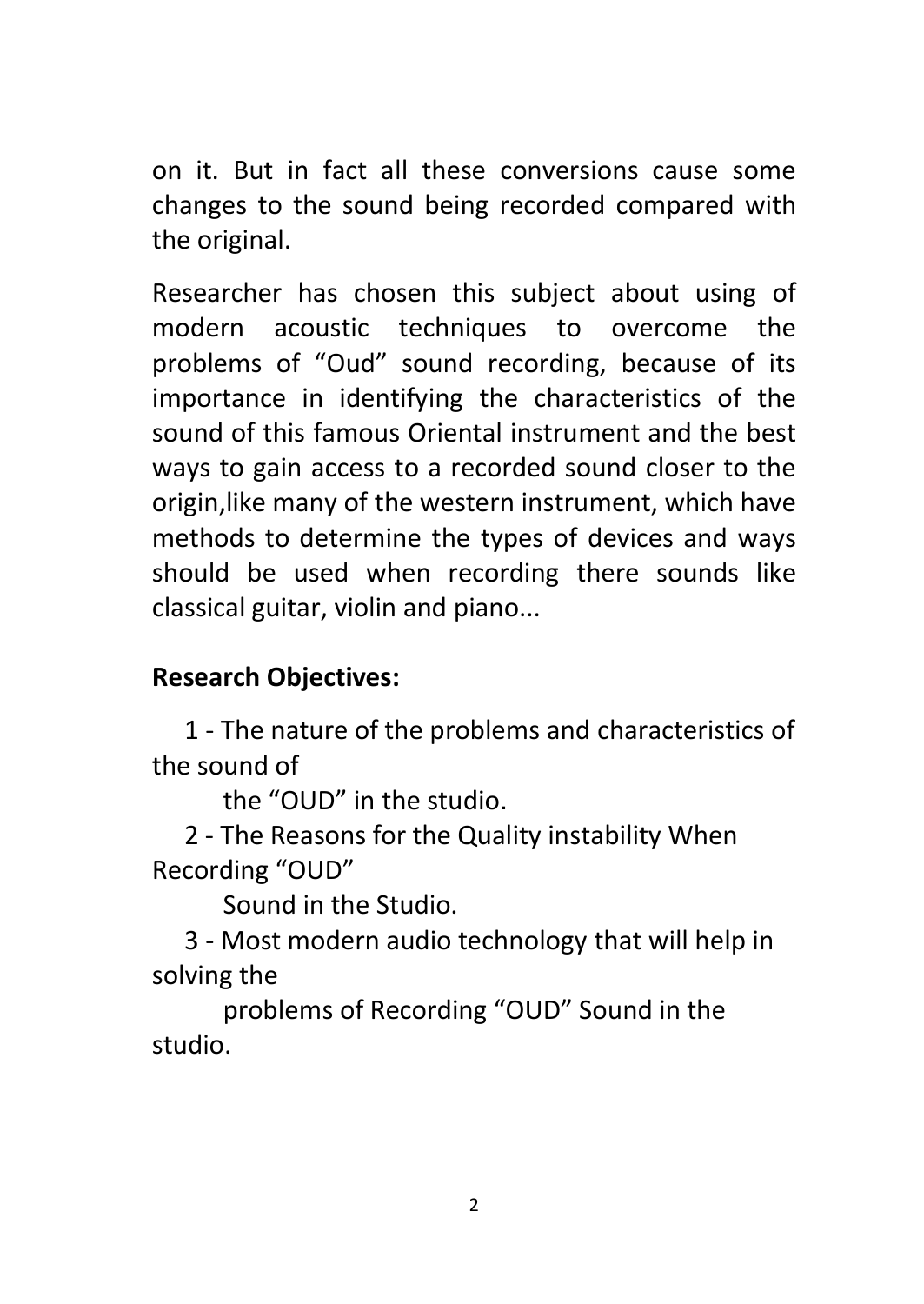#### **Research Sample:**

The sample used consisted of a wide range of sound examples that was recorded for the "OUD" by modern Audio Picking patterns techniques for strings instruments , and analyzed using spectral analysis software.

#### **Research Importance:**

- Highlighting the characteristics of "OUD" Sound.
- Looking at the complications of "OUD" sounding, and the impact of that on the process of digital audio recording.
- Examine the causes of Quality instability of the sound recordings of this instrument.
- Pave the way for future studies to identify the sound characteristics of Oriental musical instruments.
- Provide a balance of additional scientific understanding of the "OUD" sound, which can be involved in the development of scientific and practical experience in this area.
- Encouraged to do further research in this area, as it is - to the knowledge of a researcher - there is no much research in this area in the Arab world.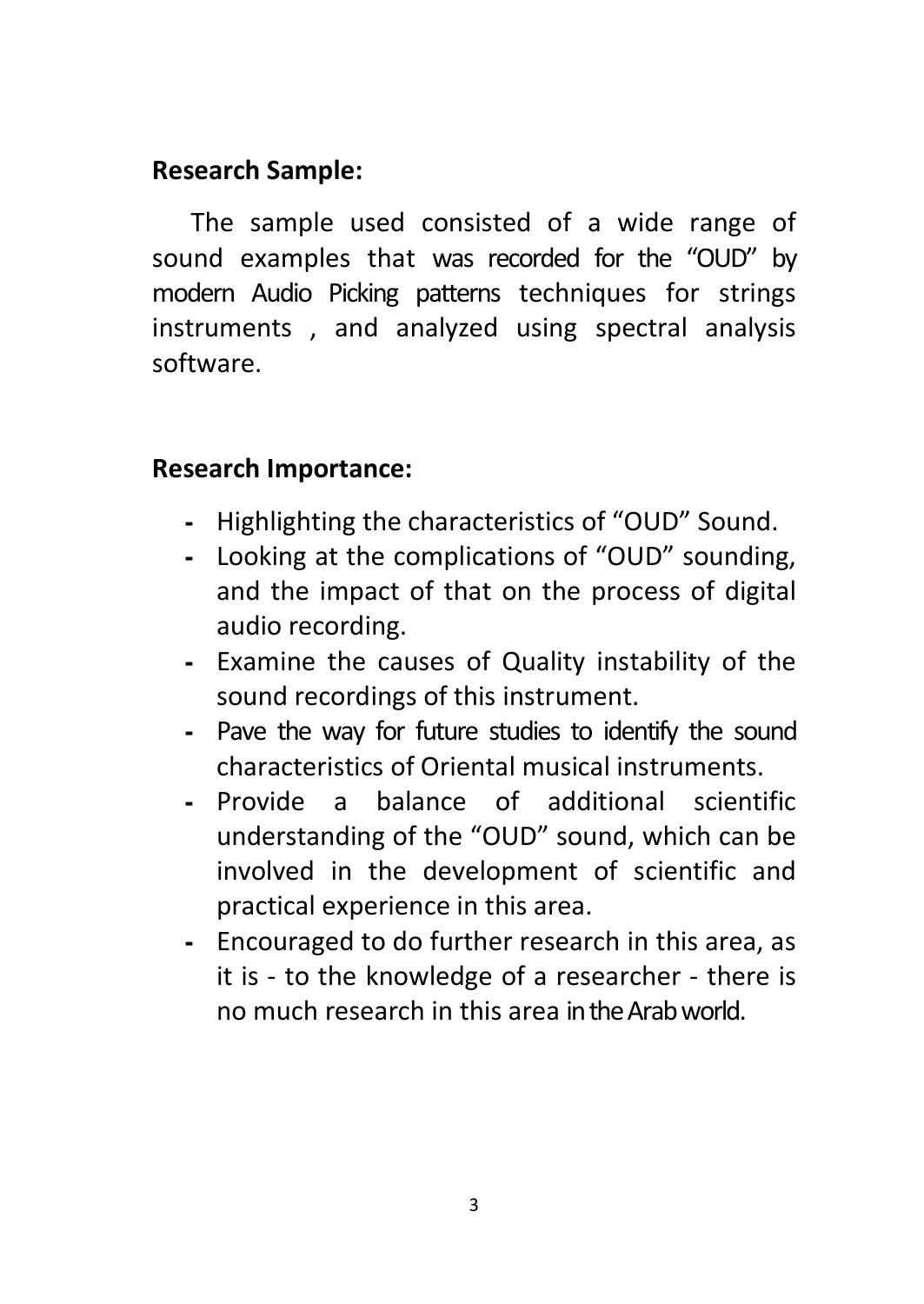## **Research Main Results:**

1 - Voice of the "OUD" composed of a mixture of sounds, which

issued from three main parts of the instrument:

- Sounding body (sounding box + sounding board).
- Neck (especially in the region when meeting the instrument body) and that highlights the sound of the strings.
- Behind the bridge , and that highlights the picking sound with lots of midrange strings sound.

 And unite together in a certain area around makes the full

instrument sound.

2-The best microphones types used to capture the sound of the "OUD" is a condenser microphone, Because it can capture high frequencies with a flat response curve over the entire audio spectrum.

3 - Some problems of "OUD" sound recording is caused by handmade instability industry, which lead to different patterns of acoustic behavior.

4- Stereo Sound Picking patterns is the ideal solution to overcome the problem of the sound of "OUD" when recorded in the studio. And that because of its multiple options for audio capture "Oud" sound from all parts.